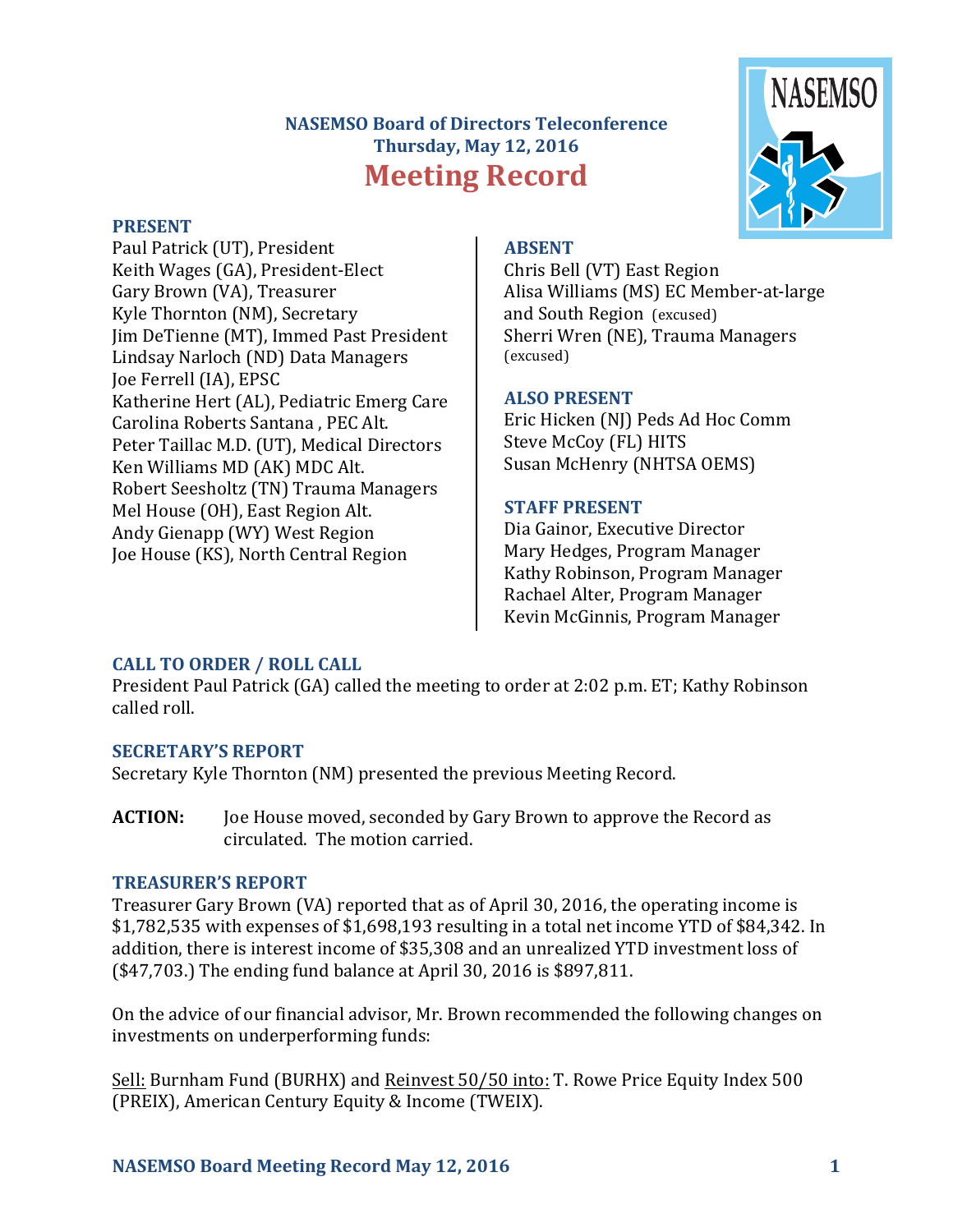Sell: Victory Mid Cap Core Growth (MGOYX) and Reinvest 100% into: T. Rowe Price Mid-Cap Growth (RPMGX)

ACTION: Joe House moved, seconded by Kyle Thornton to approve the Treasurers Report and investment recommendations. The motion passed by unanimous vote.

### **Program Committee:**

Gary Brown reported that the Program Committee met in person at the Spring Meeting and last week via teleconference. 166 registrants were present for the Spring Meeting in Bethesda, a 4 year high. The 2016 Fall Meeting Program Draft is now posted on the web site. Kyle Thornton reported that this year's social outing will include the Albuquerque Balloon Museum (http://www.balloonmuseum.com/) Kyle is working to secure sponsors to offset the cost to members. Gary mentioned that the Board approved Fall Meeting travel support (scholarships) as part of the NASEMSO Budget at \$10K. The Program Committee recommends that this amount was projected in the context of the larger NASEMSO budget and should not be increased even if there is increased demand. The Board concurred. Planning has commenced planning for 2017 meeting in New Orleans. Gary requested Board assistance to identify topics and speakers.

#### **FEDERAL PARTNERS REPORTS**

- NHTSA Susan McHenry reports that the OEMS has been extremely busy. NEMSAC met April 18-19, 2016. She thanked Dia for an update on REPLICA. Noah Smith is busy this week with the  $2<sup>nd</sup>$  meeting of a steering committee convened to provide advice on translating data into useful information. DOT is celebrating its  $50<sup>th</sup>$ anniversary. OEMS is working closely with David Larson, our new contract specialist, and they hope to execute the new agreement (est.  $< $500K$ ) by the first week of June.
- **HRSA/EMSC** (submitted electronically by T. Morrison-Ouinata). SPROC grants continue in June – New Mexico, California and Montana. Focusing on building and expanding pediatric medical recognition programs. EMSC Innovation and Improvement Center - EIIC awarded to Baylor School of Medicine and Texas Children's Hospital Dr. Charles Macias is the project director. NASEMSO is an SME partner on the project. Pediatric Emergency Care Applied Research Network (PECARN) now includes 9 EMS affiliates that accounts for approximately 68,000 pediatric EMS runs annually. They are currently considering implementing three research studies:
	- $\circ$  Development and Testing of a Pediatric Cervical Spine Injury Assessment Tool that can be used by EMS and ED providers to determine which children warrant spinal precautions and cervical spine imaging after blunt trauma
	- o Factors Associated with and Outcomes of Prehospital Opioid Treatment in Children that prospectively defines patient, provider, and clinical factors associated with EMS providers' decisions to provide opioid analgesia to injured children
	- $\circ$  Targeted EMSC Research Priorities is currently looking at how pediatric patients are assessed by EMS and the types of interventions and procedures children receive. 5 New Targeted Issues Grants to be awarded by September 1st.

#### **NASEMSO Board Meeting Record May 12, 2016 2**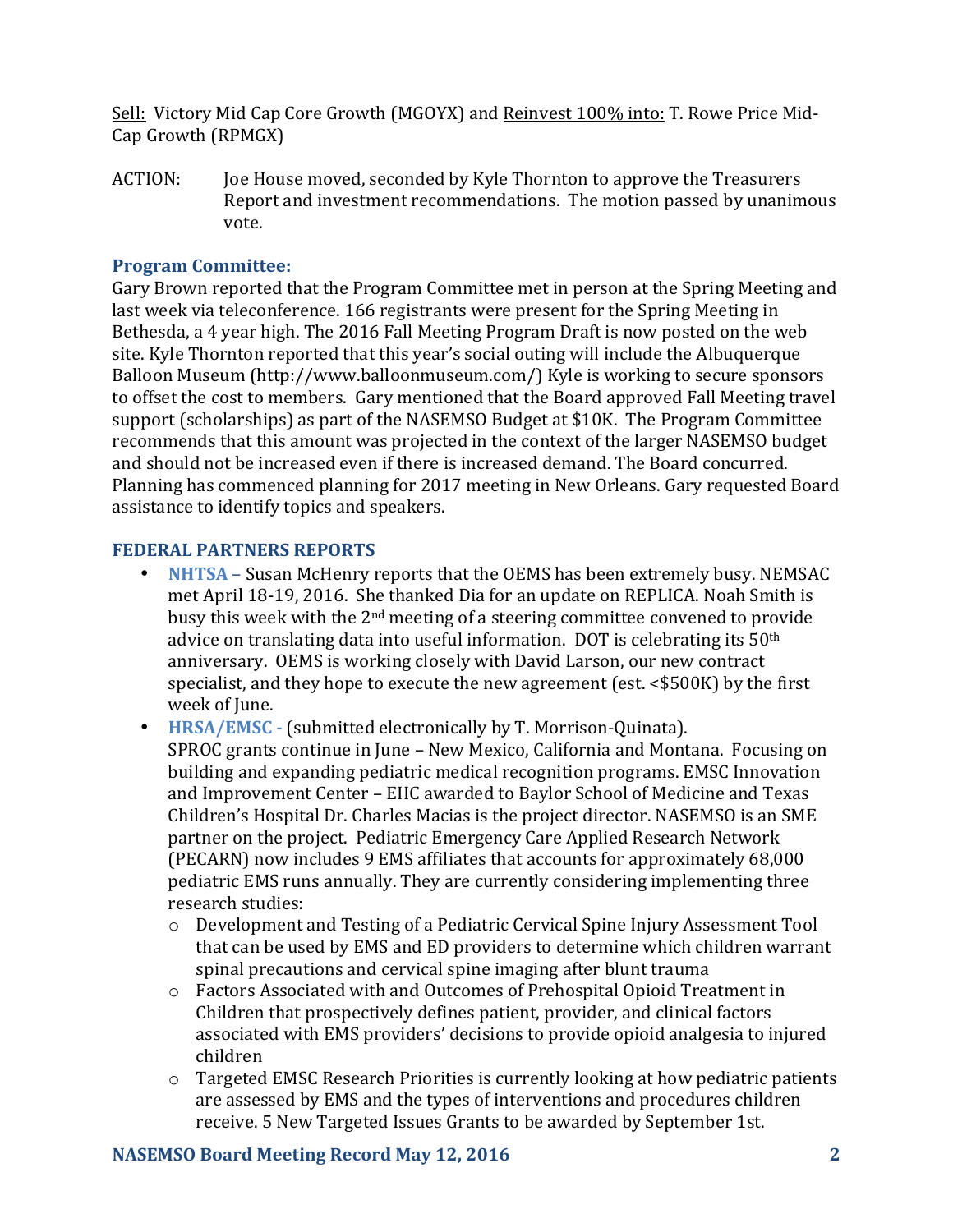EMSC Performance Measures

- Program awaiting comments from OMB
- Target release in the Fall 2016
- Will be effective  $3/1/2017$
- NEDARC working on training tools

#### **NASEMSO LIAISON REPORTS**

• First Net – Kevin McGinnis mentioned that First Net is in an RFP process to identify a broadband partner. State directors should be familiar with FirstNet State Plans and designated contacts in their states.

#### **EXECUTIVE DIRECTOR'S REPORT**

- **CAP-1** Dia Gainor reported that efforts are winding down this month to finish the "umbrella agreement" inclusive of the past 5 years. No project name has been identified for the new CAP as the agreement has been redesigned and we await the documentation from NHTSA.
- **CAP-6** The no cost extension has been approved. We are working with NAEMSE to finalize recommendations and a subsequent stakeholder meeting is anticipated.
- **CAP-7 (EMS COMPASS)** 66 individual comments were received in the most recent public comment period along with letter responses from AAA and NAEMT. The 2<sup>nd</sup> batch of measures (STEMI and SCA) will launch May 13.
- **EBG** winding down.
- **FATIGUE IN EMS** The first expert panel meeting was held April 26-27 in Washington, DC with a robust effort by the expert panel and research team. Daniel Patterson (University of Pittsburgh) is the PI for the project.
- **NIST** Dia encouraged the Board to acquaint themselves with the "one stop shop" for ambulance vehicle design. www.Safeambulances.org. While still under development, many resources are currently available. Jay Bradshaw is the POC in this regard— [Bradshaw@nasemso.org.](mailto:Bradshaw@nasemso.org)
- **ASPR** has issued a new sole source funding announcement on the transport of highly infectious disease patients. Deliverables include a template for state level planning, a review of state laws to identify regulatory issues, develop exercises, and an assessment of state capabilities.
- **HR** 4365 the House will conduct a hearing first week of June. The Senate version is expected soon. A House staff member sent this and another bill from the NFL for review to DEA, and they feel there is a diversion risk posed by the NFL Bill. The two bills are being merged and language is being adjusted to address the concern, causing a delay. Dia mentioned that outreach to the American Hospital Association is needed with regard to Medicare issues and other concerns.

#### **ACTION ITEMS**

• **NHTSA Request for Advice from NEMSAC on Opioid Overdose Countermeasures-** The letter to NEMSAC was distributed to the Board. Dia Gainor reported that NASEMSO was not in a position to comment at the NEMSAC meeting regarding an immediate change to the SOPM. Dr. Taillac added that Carol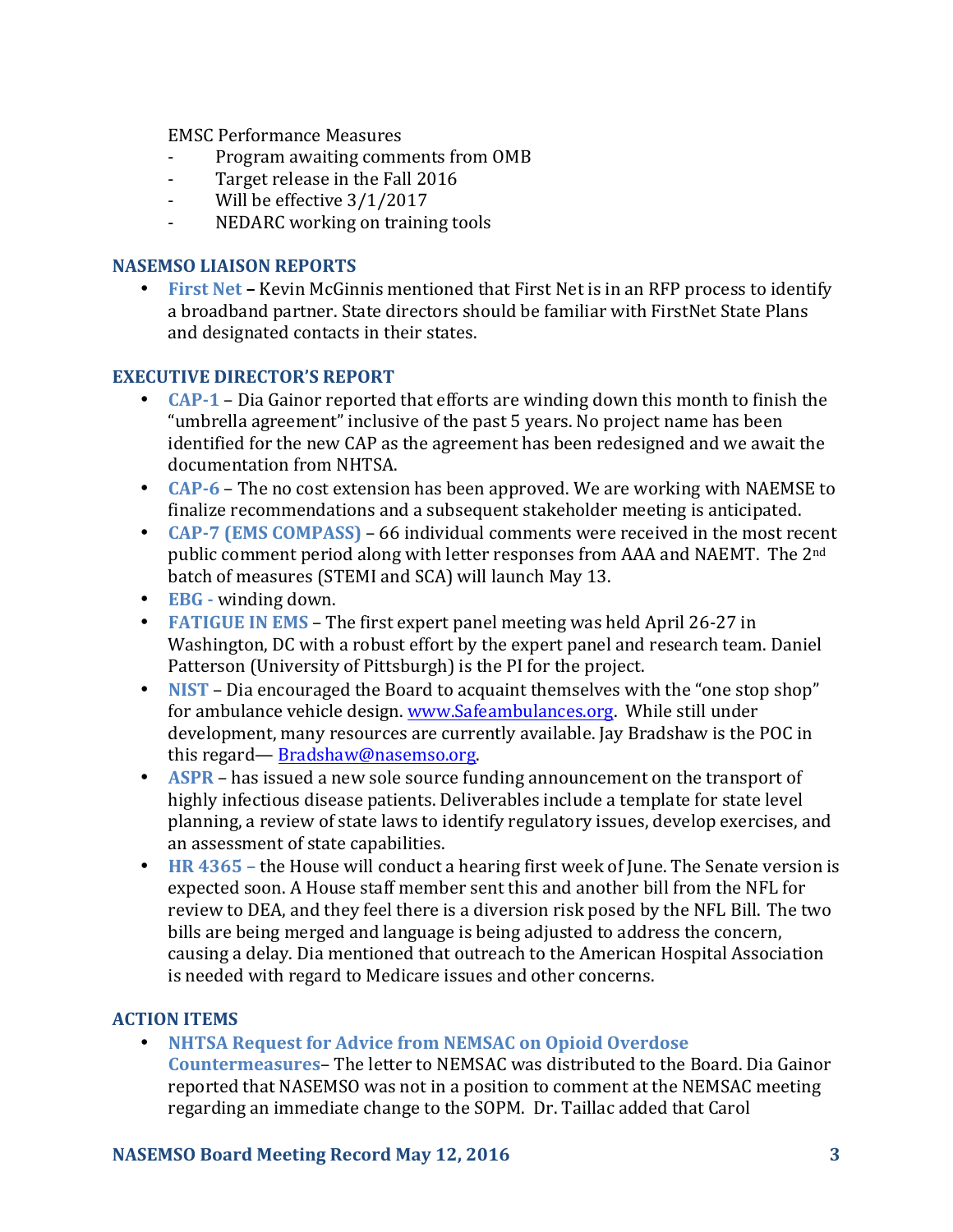Cunningham has distributed questions to MDC for input. Keith Wages reported that staff has assembled an update to state activities in this regard, noting that the majority of states already permit the administration of naloxone at the EMR and EMT levels.

- ACTION: Keith Wages moved to approve issuing a letter to NHTSA supporting an immediate revision to the SOPM related to the addition of naloxone administration at the BLS level, seconded by Peter Taillac. The vote was unanimous and the motion carried.
	- **NREMT Request for JNEMSLF endorsement of revised MIH-CP vision statement**.
- ACTION: Jim Detienne moved, seconded by Joe Ferrell for NASEMSO to sign on to this paper. The vote was unanimous and the motion carried.
	- **Formation of Interim Committee on REPLICA** The objective of committee is to prepare for implementation prior to the establishment of the REPLICA Commission to assist with drafts of bylaws, etc. 7 states have signed into law. NREMT is assisting NASEMSO with resources to implement.
- ACTION: Joe Ferrell moved, seconded by Joe House for NASEMSO to form interim committee. The vote was unanimous and the motion carried.

#### **DISCUSSION ITEMS**

**EMS Compass Trademark Registration - the paperwork has successfully been filed to** protect the logo and use of term. NASEMSO will be working on criteria to address these components.

#### **COUNCIL REPORTS**

- **Data Managers** Lindsay Narloch reported that the definition project is moving forward, with full council reviewing document at next meeting.
- **Education & Professional Standards** Joe Ferrell reported that the full council meets next week to begin fall meeting planning.
- Medical Directors -Dr. Peter Taillac reporting. He expressed concern over HR 4365 and the attempts to marry with the NFL bill. The Council is busy planning agenda items for Fall Meeting. One issue that has arisen is free standing emergency departments. Model EMS Clinical Guidelines Project starting next phase.
- **Pediatric Emergency Care** Katherine Hert reported that the steering committee meets next Tuesday with a focus on fall meeting planning. She noted a letter from WV on their innovative program "Stay Alive Just Drive" that highlights impaired driving, and notes that a letter was sent from WV to NHTSA with backing from the PEC and NASEMSO.
- **Trauma Managers** Rob Seesholtz (proxy for Sherri Wren) provided an update on the Council's mid-year conference call held April 19. 28 states were represented. NASEMSO updates were provided and the Council is looking forward to the draft of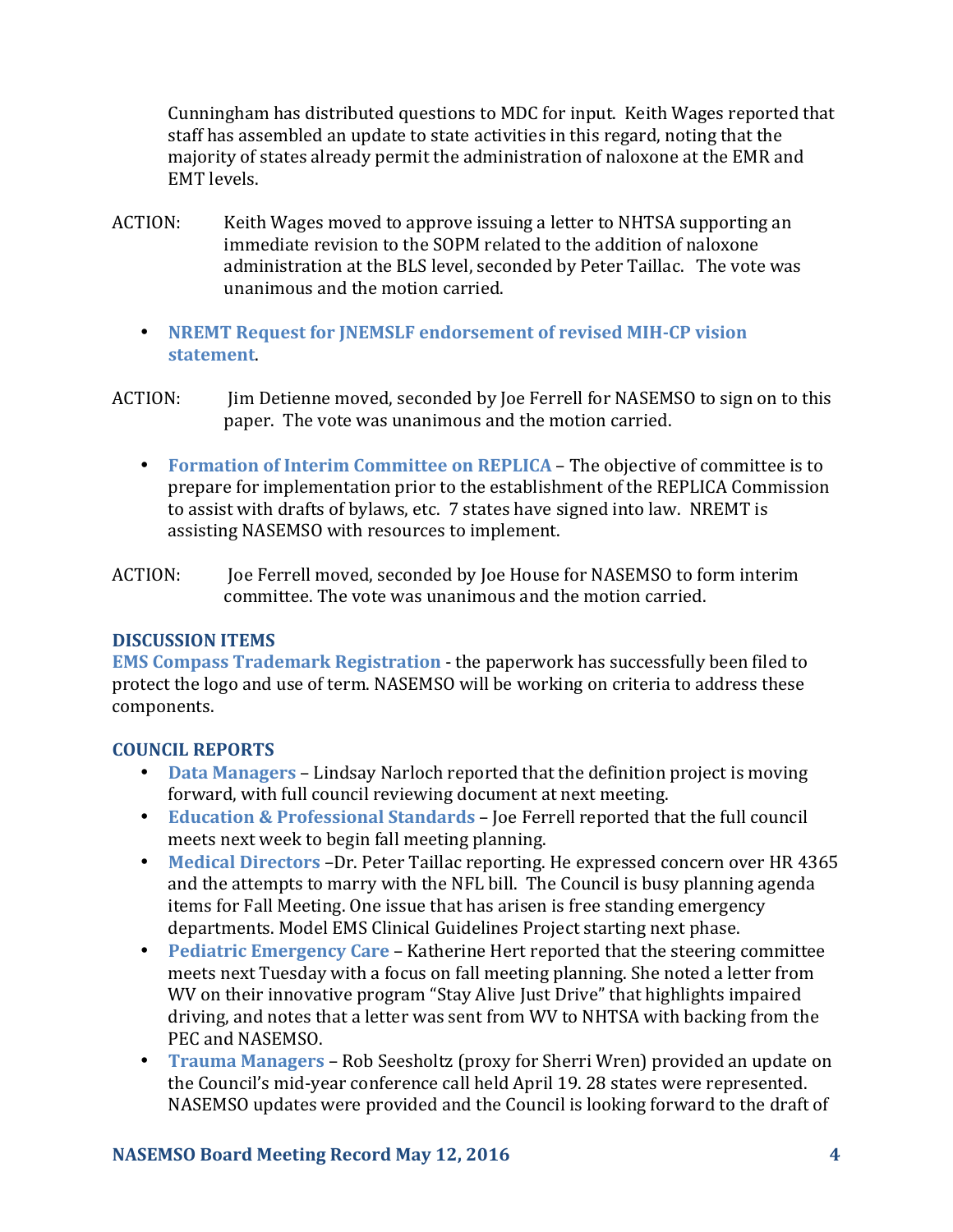its Monograph to be presented at the fall meeting. The Steering Committee is scheduled to meet on May 17.

#### **COMMITTEE REPORTS**

- **Air Medical** Kathy Robinson noted that work is ongoing with NHTSA and we continue to hope that the final draft will be available soon.
- **Communications and Technology-** Paul Patrick encouraged continued monitoring of FirstNet activities.
- Domestic Preparedness Kathy Robinson reporting on behalf of Leslee Stein-Spencer and Joe Schmider. DPC has submitted comments on the new NIMS draft document and is looking for grant money to help develop a plan to implement the goals of the Strategic Preparedness Document.
- Government Information Jim DeTienne expressed appreciation for efforts regarding the FAA Reauthorization and attempts to exempt air ambulances from ADA. The Committee is monitoring activities related to HR 4365 Protecting Patients and Access to Medication Act and other legislative efforts.
- **HITS** –Steve McCoy reporting as the new chair. The Committee is encouraging collaboration between state OEMS and state DOT.
- **Rural EMS** Jim DeTienne reported that the National Rural EMS Leadership Conference was held last month in San Antonio. Registration was lower than expected. The group is considering conjoining with NASEMSO. If this proceeds, it would be 2018 at the earliest.

# **AD HOC COMMITTEE REPORTS**

- **Agency & Vehicle Licensure** Dia reported that AVL hopes that a new task in the cooperative agreement will enable them to develop a monograph on state requirements.
- **Community Paramedicine-Mobile Integrated Health Committee Jim DeTienne** reported that the EMS Transformation document has been circulated to JNEMSLF. Survey out on state legislation activities, return currently at roughly 50%.
- Safe Transport of Children -Eric Hicken reported the group met in conjunction with the NASEMSO spring meeting and have a teleconference scheduled in 2 weeks.

# **REGIONAL REPORTS**

- **East** Mel House nothing to report
- **West** Andy Gienapp- nothing to report.
- **North Central** Joe House- nothing to report
- **South Central** Keith Wages noted the regional monthly meeting is scheduled 1 wk from today and the group looks forward to assisting with the 2017 spring meeting in NOLA.

President Patrick expressed gratitude to all councils and committees for their ongoing efforts

# **ADJOURNMENT**

NASEMSO Board Meeting Record May 12, 2016 **5**